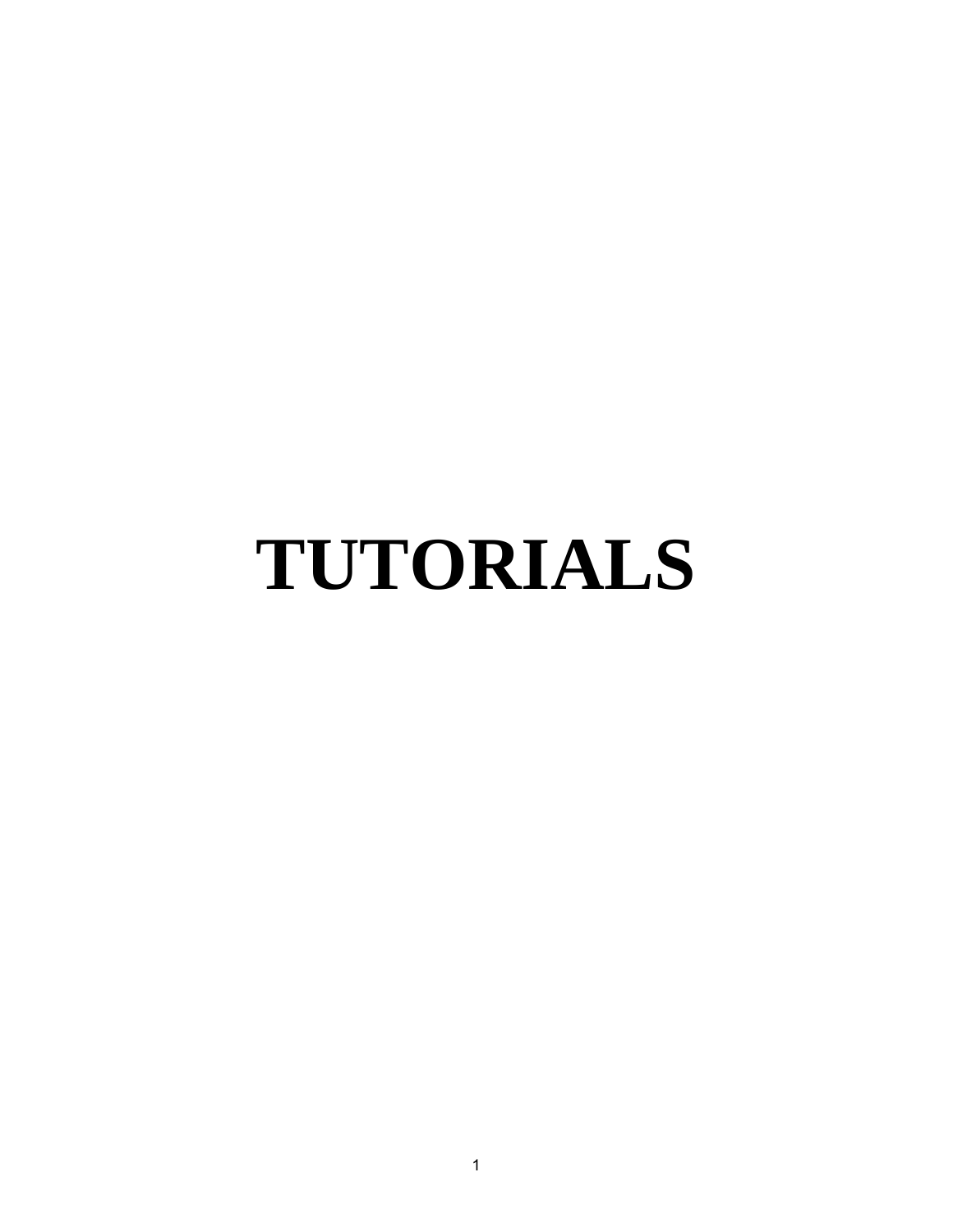## **Magnet Systems for Unilateral Magnetic Resonance**

#### *B. Balcom*

MRI Centre, Department of Physics, University of New Brunswick, Fredericton, Canada

Magnetic Resonance in its various implementations has proven to be among the most powerful, and certainly most general, analytical techniques available to modern science. Following several decades of development, the state of the art for clinical MRI and liquid/solid state spectroscopy instruments is very highly evolved, generally featuring expensive high field superconducting magnets.

While low field permanent magnet based MR instruments feature inherently low SNR, with thermal polarization, the ideas of unilateral magnetic resonance (also termed ex situ NMR or single sided NMR) have captured the imagination of many researchers worldwide. These instruments are attractive and exhilarating because the development work is very hands-on and still very early stage - which means that new, simple, physical ideas are readily translated to new designs.

Low field portable magnets (which includes luggable magnets), instruments, and associated measurement developments, over the last decade, will be reviewed in this tutorial lecture.

Our emphasis will remain true single-sided instruments rather than the more general topic of low field magnetic resonance. Instrument developments over the last decade already demonstrate a number of trends, which permit reasonable extrapolation to future instruments and measurements. The tutorial will therefore conclude with judicious speculation on future unilateral MR instruments and measurements.